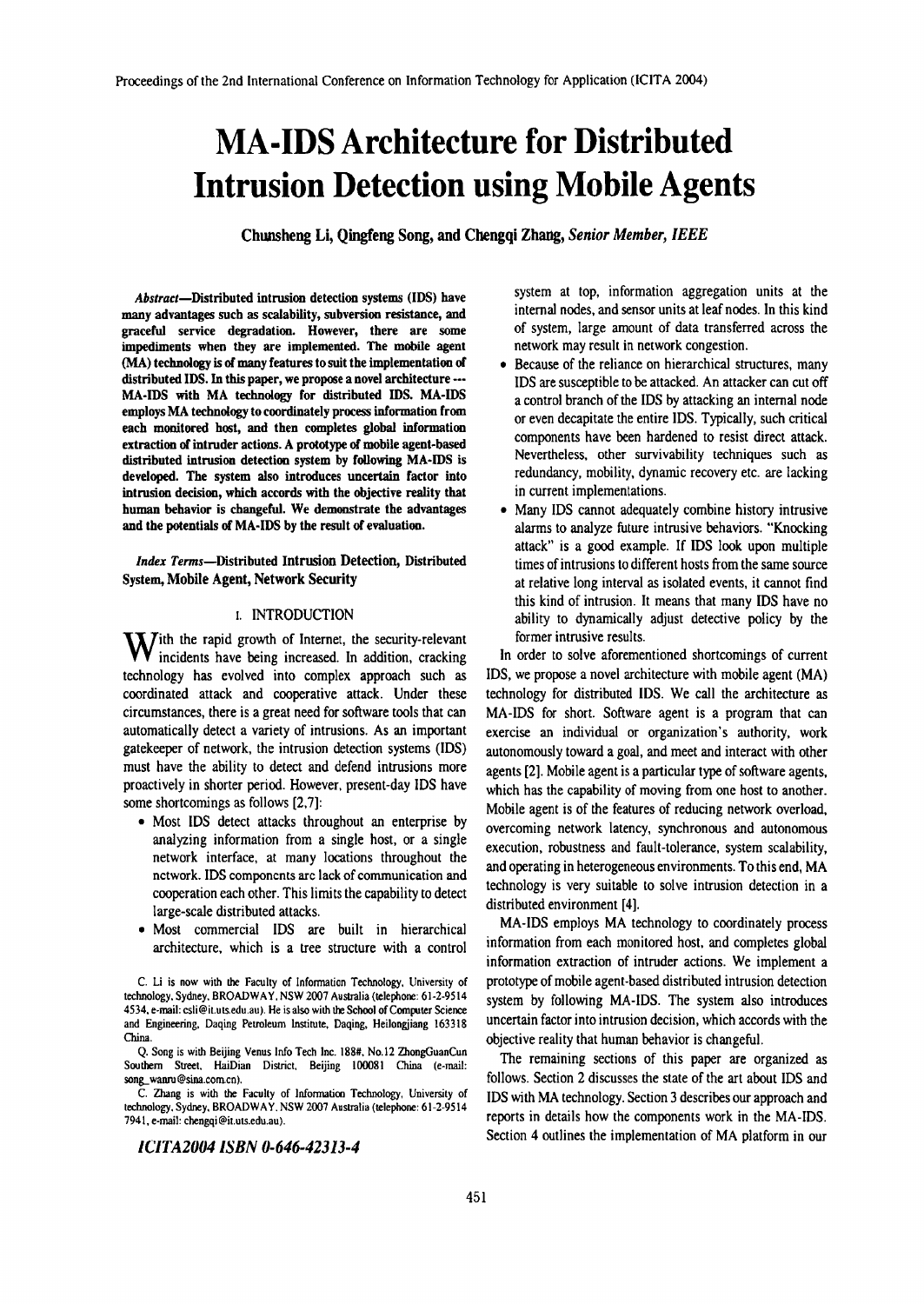system based on an existing MA platform Gypsy. Section 5 shows a quantitative evaluation of our architecture according to the prototype. Section 6 discusses advantages and drawbacks of our architecture and presents conclusions.

### II. RELATED WORK

The research of IDS is classified into three levels: approach level, implementation level, and evaluation level. In approach level, intrusion detection systems are typically categorized between the misuse detection approach and the anomaly detection approach, as well as between the centralized systems and the distributed systems [4]. Balasubramaniyan et al. proposed an agent-based architecture for a distributed intrusion detection system based on multiple independent entities working collectively [2], but the low-level implementation and communication mechanisms are still open. Kachirski and Guha researched intrusion detection using mobile agents in wireless ad hoc networks [6]. In implementation level, Hoagland and Staniford desined the user interface to an intrusion detection system console [5]. They implemented web-based console for examining large files of alerts from the open source IDS Snort. But they didn't fully finish the implementation. In evaluation level, Amoroso et al. proposed a set of criteria for comparing and assessing intrusion detection systems [I]. The theory, requirements classes, metrics, and practical application of the criteria were discussed. Birch did the technical evaluation of rapid development and re-deployable intrusion detection systems [3]. All above work promoted the research on IDS.

Implementation of intrusion detection systems with mobile agent technology is one of the new paradigms for intrusion detection. The research is being conducted at a number of research labs [2,4,6]. However, just a few of results have been published. At present, the research on distributed IDS with MA technology is rapidly growing. The Intrusion Detection Agent (IDA) system developed by The Information-technology Promotion Agency in Japan is a hierarchical intrusion detection system with intelligence gathering sensors at the leaves and a central manager at the root. The Java Agents for Meta-Learning (JAM) project at Columbia University applied meta-learning to distributed data mining using intelligent agents. It used intelligent, distributed Java agents to learn models of fraud and intrusive behavior. MAIDS (Mobile Agent Intrusion Detection System) was developed by Iowa State University is a distributed IDS based on MA technology. It build a model for an intrusion activity with Software Fault Tree Analysis (SFT A), and transform the SFT model into Intrusion Detection model by the use of Colored Petri Net(CPN).

MA may enhance the performance of IDS and even offer IDS some new capabilities, however, these benefits is not easy obtained. We could learn from these existing systems that there are three main research areas in IDS with MA technology:

• Performance enhancements: take advantage of mobility and autonomy of MA to obtain better performance.

- Design improvements: use MA technology to enable novel paradigms for detecting attacks.
- Response improvements: use MA technology to enable novel and efficient automated responses to attacks.

### III. MA-IDS ARCHITECTURE

The MA-IDS architecture chiefly includes four components: Manager, Assistant MA, Response MA, and Host Monitor Agent as shown in Fig. 1.



Fig. 1. System Architecture - MA-IDS

Each monitored host in the network is installed with a Host Monitor Agent. The Host Monitor Agent can cooperate several detection subagents to complete local intrusion detection function. If the intrusion can be determined at certain monitored host, the Host Monitor Agent reports the intrusion directly to Manager. Otherwise the Host Monitor Agent asks Manager for aid and it only records the suspicious activity. When Manager receives the assistant request, it will dispatch an Assistant MA to patrol in the network to other monitored hosts to gather information, for determining whether some suspicious activities in different hosts can be combined to be a distributed intrusion. Upon the Assistant MA's return, Manager analyzes the gathered information then makes the distributed intrusion identification. If a distributed intrusion is found, Manager will possibly dispatch a Response MA to do intelligent response to each monitored host.

For the purpose of the flexibility and security of the system, we wrap most components into mobile agents. Consequently, each host must be installed a MA Platform that can provide runtime environment for migration and execution of MA.

### *A. Host Monitor Agent*

In Host Monitor Agent, there are three subagents responsible for monitoring network connection, file operation and privilege operation, respectively, as shown in Fig. 2. They are called network detection subagent, file detection subagent and user detection subagent. Intrusion Analyzer computes the suspicion level of certain access according to suspicion levels of its activities monitored by those three subagents and the suspicion levels of source host and user. If the suspicion level of certain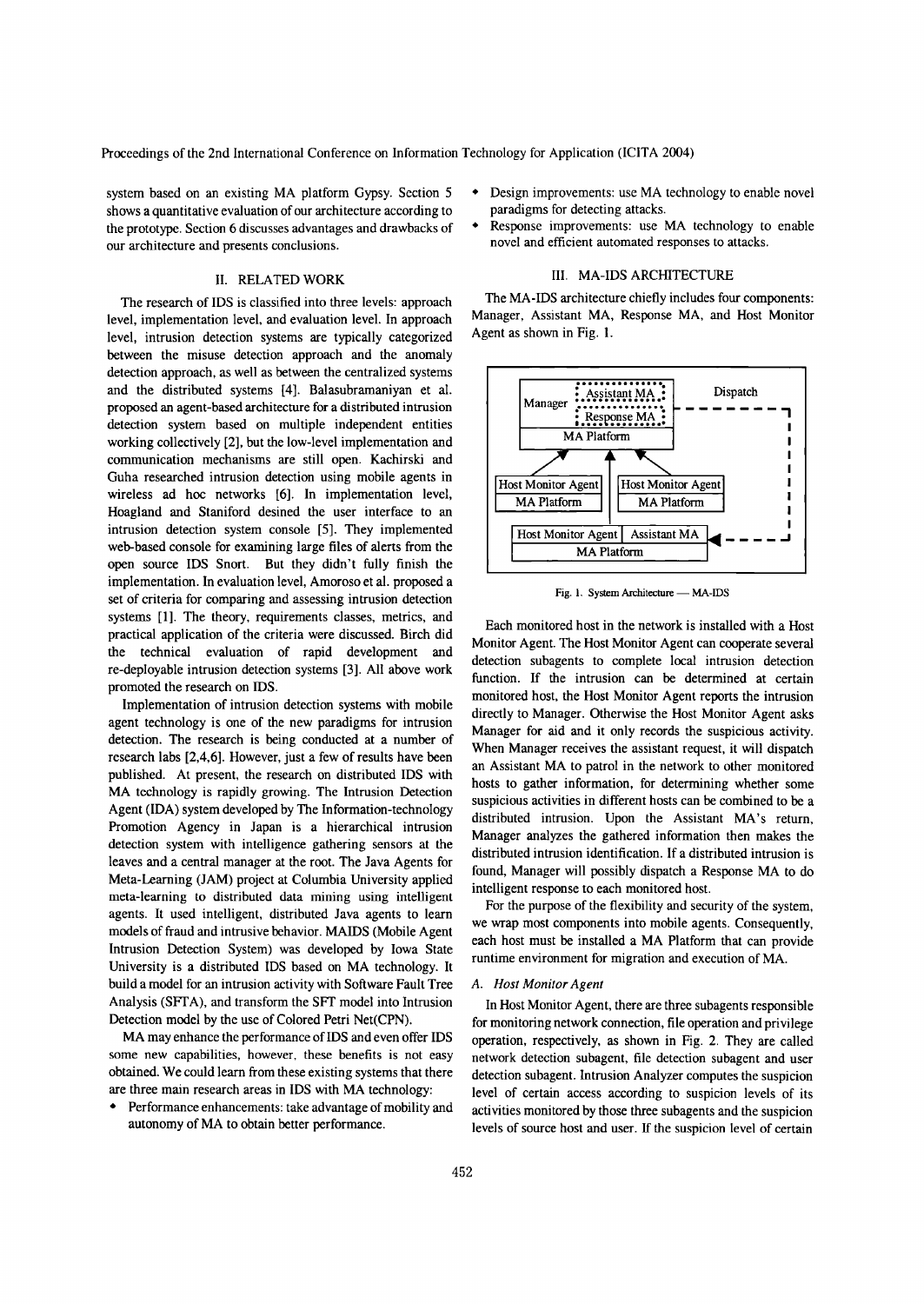Proceedings of the 2nd International Conference on Information Technology for Application (ICITA 2004)

access rises high enough (the threshold is 0.8 by case study in this system), the access will be thought as an intrusion and directly reported to Manager. If the access cannot be determined to be an intrusion. Host Monitor Agent will submit an aid request to Manager.



Fig. 2. Host Monitor Agent structure

There are many technologies that can detect local intrusion, such as expert system. artificial intelligence, pattern matching, however these technologies have some known drawbacks. For instance, some technologies (expert system) need numerous initial training and maintaining, which cannot be updated easily after the change of user security policy. Other technologies (pattern matching) are dependent of full-scale patterns, which cannot identify intrusions if patterns are not enough. In view of the characteristics of local intrusion detection technologies above, we propose a synthetic fuzzy analyzing method.

Intrusion detection systems are the tools that seek to detect attacks against computer systems by monitoring the behavior of users, networks, or computer systems. However, it is a tough task to distinguish intrusion activities and normal activities, and future attackers may use completely unknown patterns that are unexpected and difficult to detect. We add the concept of "attempt" to the intrusion definition. An intrusion is defined as "any set of actions that attempt to compromise the integrity, confidentiality, or availability of a resource".

How do we identify the intrusive attempt? Our approach is to endow each monitored entity or operation a "suspicion level", so that the intrusive attempt can be determined according to the monitored entity itself and its activities. In the MD-IDS architecture, each activity is specified with a suspicion level and the suspicion level increases with the occurring times of the activity. For instance, the suspicion level set for "port scanning" is {0/0, 0.4/1, 0.6/2, 0.9/3, 1/4, 1/5...}, and the suspicion level set for "login failing" is {O/I, 0.25/2. 0.5/3,  $0.75/4$ ,  $1/5$ ,  $1/6$ ...}. Each host that is ever connected to the network is assigned a suspicion level. These suspicion levels are stored into the Interpretation Base. which can be changed

with the analyzing results of the Intrusion Analyzer about intrusion increases (This process is called "Learning"). When an intrusive access is determined. the suspicion levels of its source host and its user will be increased.

### *B. Manager*

In the MA-IDS architecture, Manager is the center for controlling and coordinating all other components. Manager maintains configuration information about all components including Host Monitor Agents, MA Platforms, Assistant MA and Response MA. When one of the components mentioned above is added to the system, it must register in the component list of Manager. Manager is also responsible for creating, dispatching, accepting and removing mobile agents according to the host requests and environment. In addition, Manager is responsible for detecting the security of any mobile agent in the system. Finally, Manager receives intrusion alarms from Host Monitor Agents and the information gathered by Assistant MAs, and performs global intrusion response by Response MAs.

Manager mainly consists of five modules: global agent management module, global agent security module, communication module, distributed intrusion analysis module. and intrusion response module. The global agent management module is responsible for system-wide management functions for all agents and MA Platforms in the system. This module creates agents, assigns each agent a unique identifier (AID), and determines the itinerary of mobile agents. The module maintains a MA directory, where locations and AIDs of mobile agents are kept. The track of any mobile agent will be recorded in the MA directory with the mobile agent migration between the hosts. This module also maintains a timer for each dispatched mobile agent for determining whether the mobile agent has been lost or destroyed.

The global agent security module is responsible for detecting violations of agent integrity and ensuring the availability of all dispatched agents. After a mobile agent returns to Manager, the module will analyze the mobile agent to determine whether some security violations have occurred. The security module queries the status of each MA platform. If any MA Platform on the itinerary is unavailable, the module may perform further analysis to determine the causes. The key management of all public keys in the trust architecture of the system is completed in Manager. Manager serves as the certification authority for the whole system and determines when new keys should be generated and old keys revoked.

The communication module is responsible for all remote interactions between Manager and all other system components, including communications with MA Platforms and Host Monitor Agents.

The distributed intrusion analysis module uses the similar method to the Host Monitor Agent for identifying distributed intrusions. It maintains an access list for each suspicious access to the network but certain host. which includes source host IP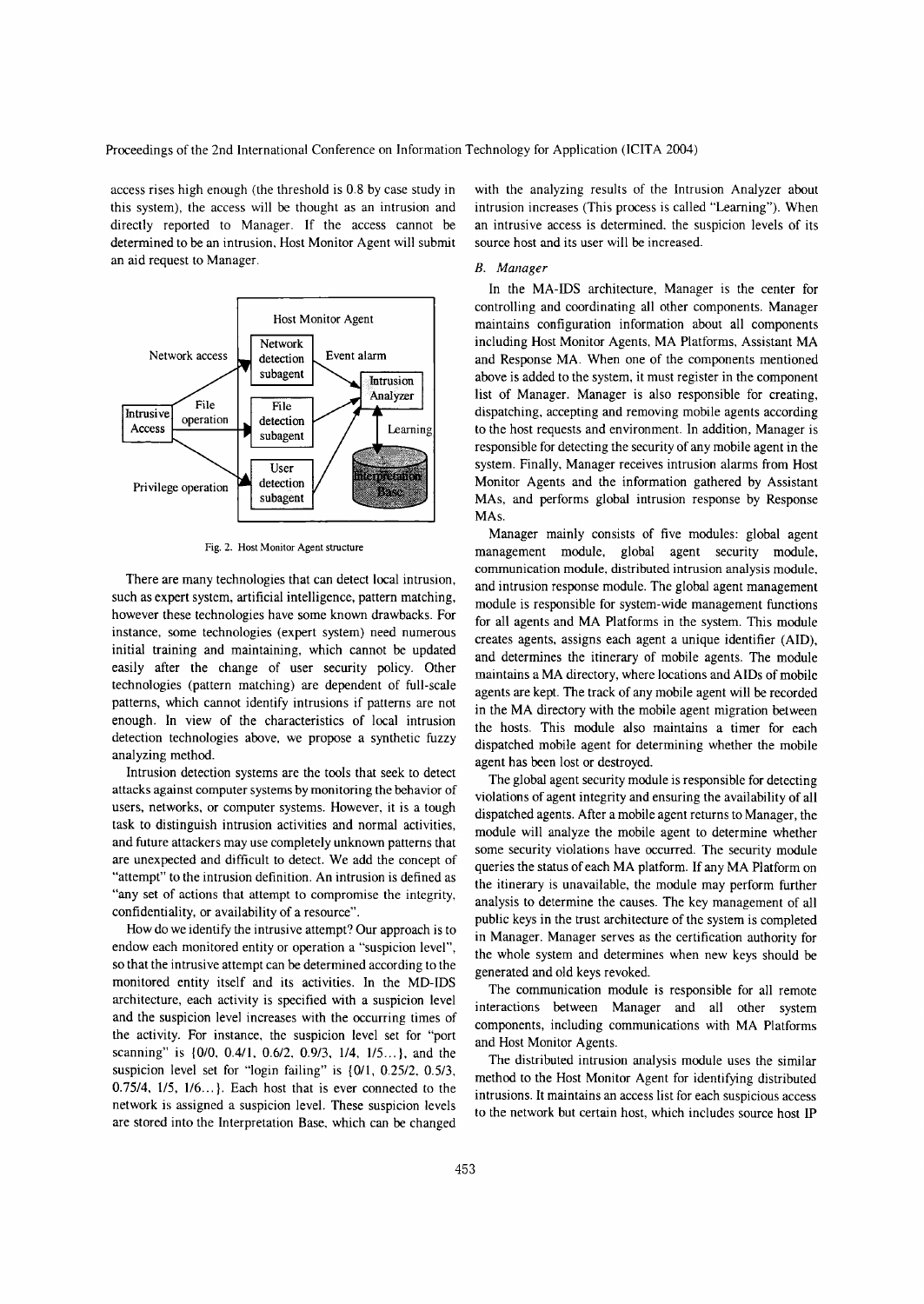and its suspicion level, login user and its suspicion level, destination host **IP** and current access suspicion level. When the Assistant MA surveying suspicious network access returns, the gathered information will be added into this access list. The item in access list is not removed unless the non-access interval of this item is long enough.

The intrusion response module is responsible for making response decision and dispatching Response MAs with the response to relevant monitored hosts. For example, if Manager received a local attack reported by a Host Monitor Agent or determined a distributed attack, it would dispatch a Response MA to the host to enhance the suspicion level of this host. If the host did not access the network for a long time, the suspicion level of this host might be reduced upon receiving the notification of a Response MA.

### C. *Mobile agents*

There are two kinds of agents in MA-IDS architecture: fixed agents and mobile agents. Fixed agents include Manager and Host Monitor Agent, each of which completes its tasks in a specific host. Mobile agents are the critical components in the MA-IDS architecture and include Assistant MA and Response MA. They are dispatched by Manager and patrol along assigned monitored hosts to carry out specific tasks. These two types of agents have the similar structure, however, there are some differences between them.



Fig. 3. Mobile Agent Structure

The mobile agent is composed of three parts: code, itinerary, and result as shown in Fig. 3. Those Agents follow a predetermined itinerary established by Manager. Upon arrival at a host, the MA Platform starts to execute the code. The data resulted from the agent execution on each host is stored in the result area, which is divided into multiple blocks for each host in the itinerary. The patrolling MA and Manager maintain the same timer together. If its timer decreases to zero, the patrolling MA must return to Manager whether it has completed its task or not. If Manager finds the patrolling MA cannot come back after its timer becomes to zero, it will analyze the cause and dispatch another mobile agent again. By setting

timer for patrolling MA, a missed agent can be detected and regenerated with minimal data loss.

Although Manager and Host Monitor Agents are fixed in the specific hosts. they also can move in the network according to the environment. Because Manager and Host Monitor Agents both have large sizes, it is difficult to move them frequently in the network. However, the mobility still can bring two advantages: flexibility and security. Firstly, Manager can be installed in any operating system as long as it supports JVM (Java Virtual Machine), and Host Monitor Agents can be casually installed and updated. Secondly, MA platform can provide accident restoration function. If there is any intrusion interfering the execution of a mobile agent, this agent can be restored by stored data and status information, or even move to another MA platform. This type of agent only includes two parts: code and result, but without itinerary part.

### IV. IMPLEMENTATION OF MA PLATFORM

We employ the mobile agent platform Gypsy developed at the Technical University Vienna because it satisfies the development needs of an intrusion detection system. Gypsy is a flexible and dynamically extensible platform for experimenting with mobile agent programming. Gypsy adopted Java security mechanisms for secure class loading. Furthermore, it employed Java Sandbox security model including code signing and class loading. The existing Gypsy platform have not sufficient features for our architecture, so we must enrich the platform by adding some new parts and making some changes about Gypsy platform.

Because mobile agents migrate in a potentially threatening environment, they must be protected from major threats. For agent migrating security, the confidentiality, authentication and integrity of agents during network transmission must be ensured. Communication content between MA platforms cannot be eavesdropped to reveal. Sender and receiver can identify whether the other party is legal. Any tampering of agents in the process of network transmission must be detected as quickly as possible. For agent execution security, because agents must execute in plaintext form, they may be vulnerable to eavesdroppers on the host while executing. Unfortunately, no effective solution has been found so far to protect executing agent code.

Gypsy platform has not security function. In order to achieve the three goals of aforementioned agent transmission security, we develop an agent transmission security module. The module is designed to build on the benefits of public-key cryptography, symmetric-key cryptography, and message authentication codes (MAC). Firstly, each agent is encrypted before it is transported between hosts. Agents are encrypted using a symmetric key algorithm with a one-time session key. Then, this session key is encrypted using a public key algorithm, implementing the authentication of the other side to the originator. Finally, the MAC about important contents of the agent is computed for receiver to verify the integrity of the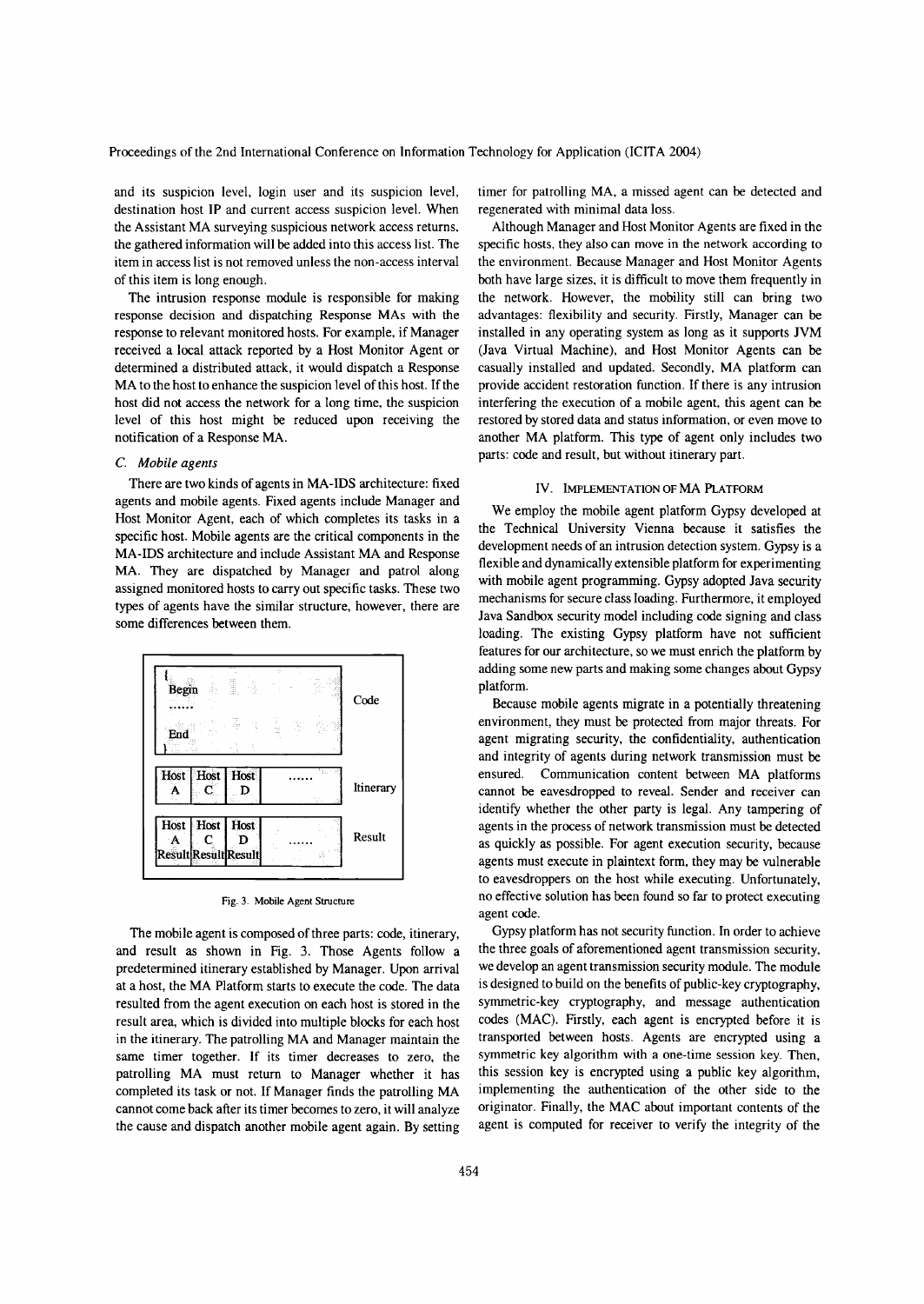Proceedings of the 2nd International Conference on Information Technology for Application (ICITA 2004)

agent upon the arrival.

Another new module we have developed is the agent resuscitation module, which is responsible for aiding the regeneration and recovery of mobile agents. There are three cases in which agents need to be resuscitated. The first one is that agent may lose during migration. The second one is that agent may suffer malicious attack or deletion. The last one is that the MA Platform may not work in order. In this module, mobile agents are stored with their data and status at regular intervals. If an accident occurs, the agent resuscitation module will try to regenerate an agent with the latest stored data and status information, then activate it.

#### V. EVALUATION

We develop a prototype by using the MA-IDS architecture for evaluating the performance of the MA-IDS-based system. The experimental environment consists of four Sun workstations (U1tra5 and U1tralO).

### A. *Intrusion detection ability evaluation*

Intrusion detection in this system includes two types: local intrusion detection and distributed intrusion detection. Their detective abilities indicate the core function of the whole system. In order to test the validity of local intrusion detection, we select some cracking tools aimed at local attacks and distributed attacks, and simulate some attacks by using those tools. We divide local attacks into several classes, which could basically involve in popular attack approaches. Those attack types are unauthorized access, buffer overflow, password guessing, rootshell execute, file operation, port scan, privilege violation, etc. The result is that 94. I % attacks can be detected.

#### *B. System performance evaluation*

Local intrusion detection may usually consume some system resource, so the system resource use is an important metric for evaluating a local intrusion detection tool. Many experiments show that the increase of resource (CPU, memory etc.) use of the monitored host is very light after running the Host Monitor Agent so that the user cannot perceive easily. Generally, the use time of CPU is less than  $1\%$ , and approximate 5% memory is exhausted. The detail data is related to the CPU performance, memory capacity, operating system, current process number, etc.

As such, the additive network traffic is one of main factors for evaluating a distributed intrusion detection system. In this system, Host Monitor Agents and Mobile agents all take the merit of lessening network traffic. The network traffic generated by this system is less than lOOk bytes per second,

### C. *Mobile agent performance evaluation*

As we know, the size of mobile agent will affect the speed of its migration. Big mobile agents may cause the system performance degradation. In our system, both Assistant MA and Response MA are less than 2k bytes. We measured the interval from the departure of Host Monitor Agent or Manager

to their return. It took a long time that agents migrated with authenticating and encrypting, though the transportation of those agents was very fast. The results are shown in Table 1.

Table I. Interval of Agent Round Trips

| Number of Mach<br>Round Trip Time (see) |       |        |        |        |
|-----------------------------------------|-------|--------|--------|--------|
| <b>Assistant MA</b>                     | 6.342 | 10.683 | 15.215 | 23.427 |
| Response MA                             | 5.654 | 9.987  | 13.860 | 21.754 |

### VI. CONCLUSION

MA technology is efficient for enhancing security, flexibility and cooperative detective ability of distributed IDS. Our prototype system shows the following advantages of the MA-IDS architecture:

- The IDS can keep running even if the failure of some agents. Moreover, Mobile agents in this system are capable of evading attackers and resurrecting themselves if they are attacked.
- The mobility of MA makes it possible that distributed intrusion can be detected by means of data correlation and cooperative detection. Assistant MA can correlate all suspicious events occurred in different monitored hosts. They can provide more accurate alarms. Response MA can dynamically increase/reduce the suspicion level of certain host or login user. They can enhance the reactive capability of intrusion detection result.

However, MA-IDS architecture still has some problems. If the location of Manager were found by attackers, the IDS would be in a dangerous situation. Another problem is that mobile agents may spend more time. Although the implemented prototype proves that the architecture is available, some implementation must be improved.

#### **REFERENCES**

- [I] E. Amoroso, and R. Kwapniewski, "A selection criteria for intrusion detection systems," in Proceedings of 14th Annual Computer Security Applications Conference, Phoenix, USA, Dec. 1998, pp.280-288.
- [2) J.S. Balasubramaniyan, J.O. Garcia-Fernandez, D. Isacoff, E. Spafford, and D. Zamboni, "An architecture for intrusion detection using autonomous agents," in Proceedings of 14th Annual Magnetism Computer Security Applications Conference, Phoenix, USA, Dec. 1998, pp. 13-24.
- [3) A. Birch, 'Technical evaluation of rapid deployment and re-deployable intrusion detection systems (RDIDSIRIDS)," in Proceedings of Institute of Electrical and Electronics Engineers 1992 International Carnahan Conference on Security Technology, Atlanta, USA, Oct. 1992, pp. 34-40.
- (4) P.c. Chan and V.K. Wei, "Preemptive distributed intrusion detection using mobile agents," in Proceedings of Eleventh IEEE International Workshops on Enabling Technologies: Infrastructure for Collaborative Enterprises, Jun. 2002, pp, 103 -108.
- [5) J.A. Hoagland and S. Staniford, "Viewing IDS alerts: lessons from SnorrSnarf," in Proceedings of DARPA Information Survivability Conference & Exposition II, Vol 1, Anaheim, USA, Jun. 2001, pp.374-386.
- [6) O. Kachirski and R.Guha, "Intrusion detection using mobile agents in wireless ad hoc networks," in Proceedings of IEEE Workshop on Knowledge Media Networking, Jul. 2002, pp.153-158.
- [7) N. McAuliffe, D. Wolcott, L. Schaefer, N. Kelem, B. Hubbard, and T. Haley, " Is your computer being misused? A survey of current intrusion detection system technology," in Proceedings of the Sixth Annual Computer Security Applications Conference, Tucson, USA, Dec. 1990, pp.26O-272.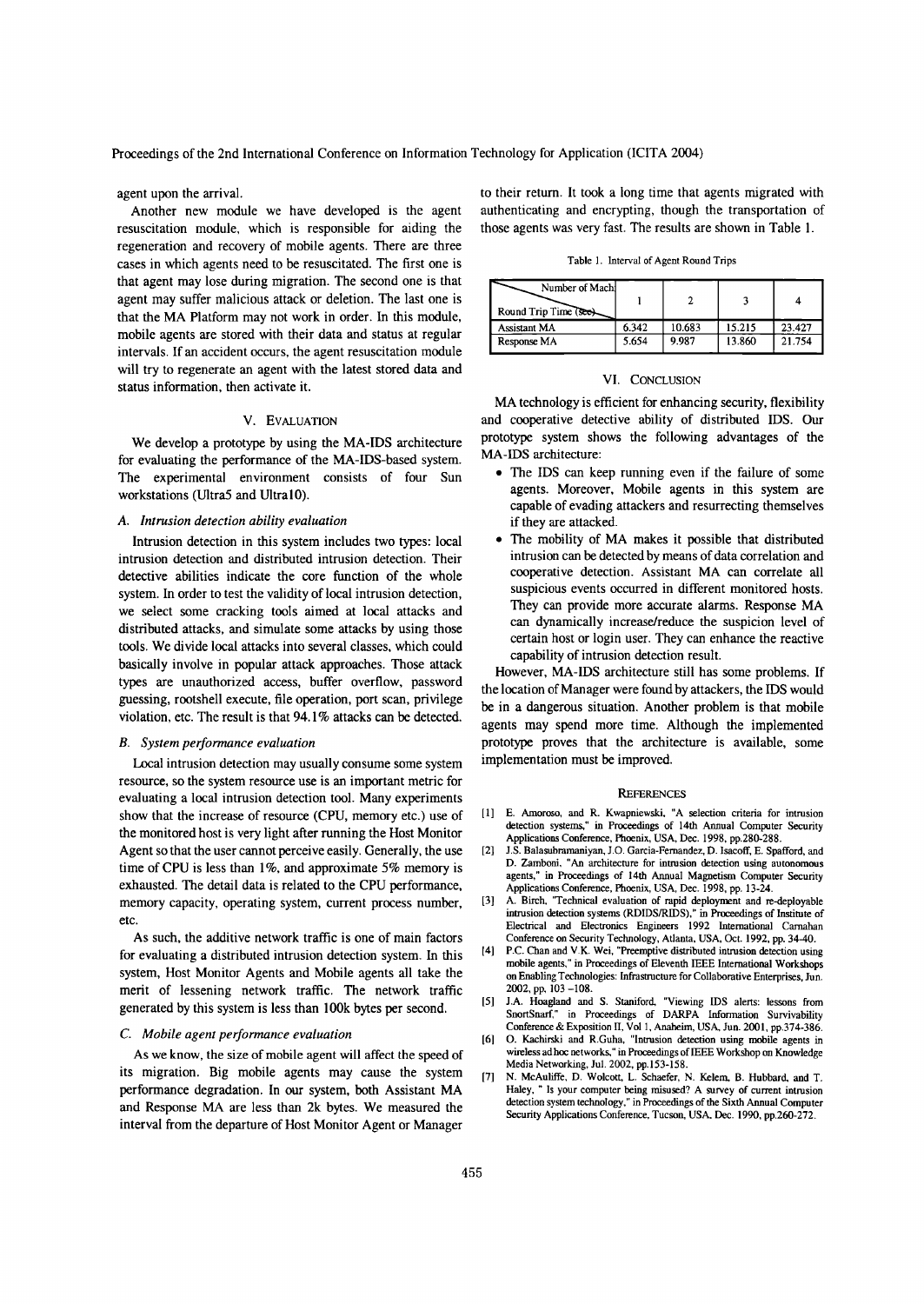## **Second International Conference** on Information Technology & Applications

### **Conference Organising Committee**

Conference Chair Prof Shi Guanufan Hellongjiang University, China Conference Vice-Chair Dr. Fu Yuzuo Shanghai Jiao-tong University. China Technical Chair Dr. Sean He University of Tech Sydney. Australia International Advisor Dr Dapeng Tion Charles Sturt University, Australia '., :,;)!::,,:;

## **1CITA 2004 is organised by:**

Hellongilang University. Harbin. China

http://www.hliu.edu.cn

And supported bl:

Shanghai Jiao Tong University. Shanghai, China http://www.situ.edu.cn

**IEEE. NSW Section. Australia** 

http://ewh.ieee.org/r10/nsw/

IEEE. CS Chauter, Beijing, China

http://www.cie-china.eru/lese-bellinu/

Saera Inc., Japan

http://www.saora.cem/

**Trail Conference** Schand Into. on information Technology **a. Applications** 

....... ,.:':'..;~;;.!l;;il:::;~~~~;!::;.;;~)·\· ~;"'.

# **ICITA 2004 Harbin, China 8-11 January 2004** iil.oru

ہے<br>پھر

**92** 

 $\sum_{i \in I}$ 

 $\int_{\text{Saora}}$ 

**China** luiversity, Chiaa eiralla ina Ahino Saora Inc., Janan **MOGCATION at the Institute average**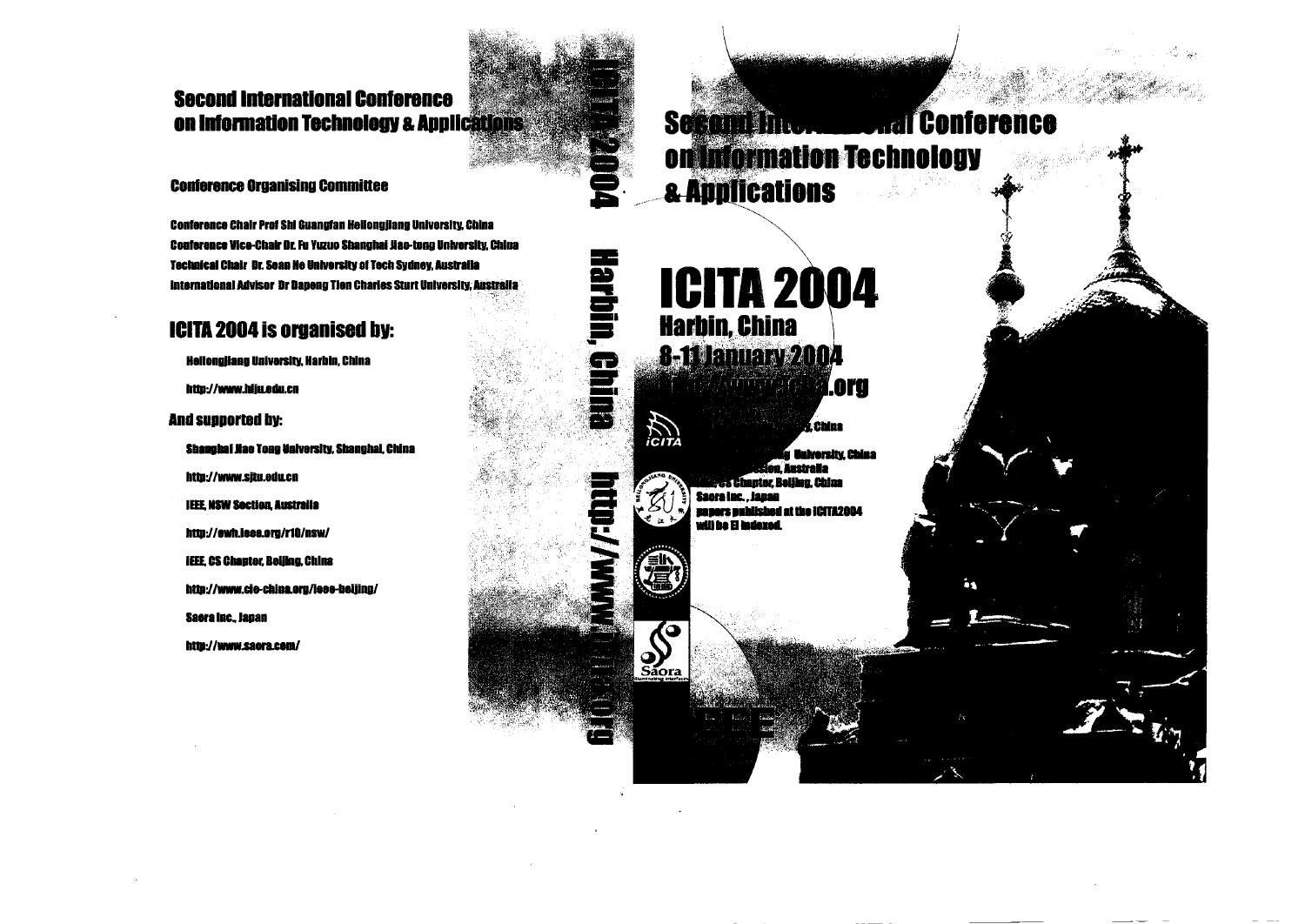Proceedings of the 2nd International Conference on Information Technology for Application (lCITA 2004)

# **Contents**

### *Theme* 1:*IT in Telecommunication and Mobile Communications*

| The optimum threshold levels for adaptive turbo coded modulation over fading channel 1                |
|-------------------------------------------------------------------------------------------------------|
| Yeon Su Kim, Sang Hoon Lee, Woo Tae Kim, and Eon Kyeong Joo                                           |
| Heterogeneous Routing Protocol for Group Communication in Wireless Ad Hoc Networks5                   |
| Shou-Chih Lo, Jen-Chu Liu, and Wen-Tsuen Chen                                                         |
|                                                                                                       |
| Longbing Cao, Chao Luo, Dan Luo and Chenggi Zhang                                                     |
| Design, Implementation, and Performance Analysis of the Remote Storage System in Mobile Environment16 |
| Sula Park, Bo-Seok Moon, Sung-Soon Park and Myong-Soon Park                                           |
| A Fast Logical Topology Design with Simulated Annealing in IP over WDM Networks21                     |
| Sugang Xu, Nobuhiro Koyama and Yoshiaki Tanaka                                                        |
|                                                                                                       |
| Ren Yanying, Zhang Wenjun, and Yu Songyu                                                              |
|                                                                                                       |
| Haixia Zhang, Dongfeng Yuan, Mingyan Jiang and Dalei Wu                                               |
| Performance Research Between Turbo and LDPC Coded WOFDM on Rayleigh Fading Channels34                 |
| Haixia Zhang, Dongfeng Yuan, Feng Zhao and Dalei Wu                                                   |

## *Theme* 2: *IT in Multimedia; Computer Networking; and Database Interface*

| Y. -S. Ma and Eric X. W. Jiang                                                                              |
|-------------------------------------------------------------------------------------------------------------|
|                                                                                                             |
| B. Anuchitkittikul, M. Okamoto, H. Kubota and T. Nishida                                                    |
|                                                                                                             |
| Q. Li, Y. Nakano, M. Okamoto, and T. Nishida                                                                |
|                                                                                                             |
| KKK Wong, CK Heng, PC Leong and MT Yap                                                                      |
|                                                                                                             |
| Arif Billah Al-Mahmud Abdullah and Ashfaq Rahman                                                            |
|                                                                                                             |
| W.F. Poon and K.T. Lo                                                                                       |
| A Comparison of Two Video Delivery Methods: Utilizations of Available Bandwidth and Minimum Bandwidth74     |
| Hideaki Ito, Teruo Fukumura                                                                                 |
|                                                                                                             |
| Lijuan Guo, Chunlei Zhang and Ma Tit Yap                                                                    |
| Research on Decreasing Data width between Cache and Arithmetic Array on Motion Estimation based on MPEG-285 |
| Yuzhuo Fu, Yizhen Ye <sup>*</sup> and Mingzeng Hu                                                           |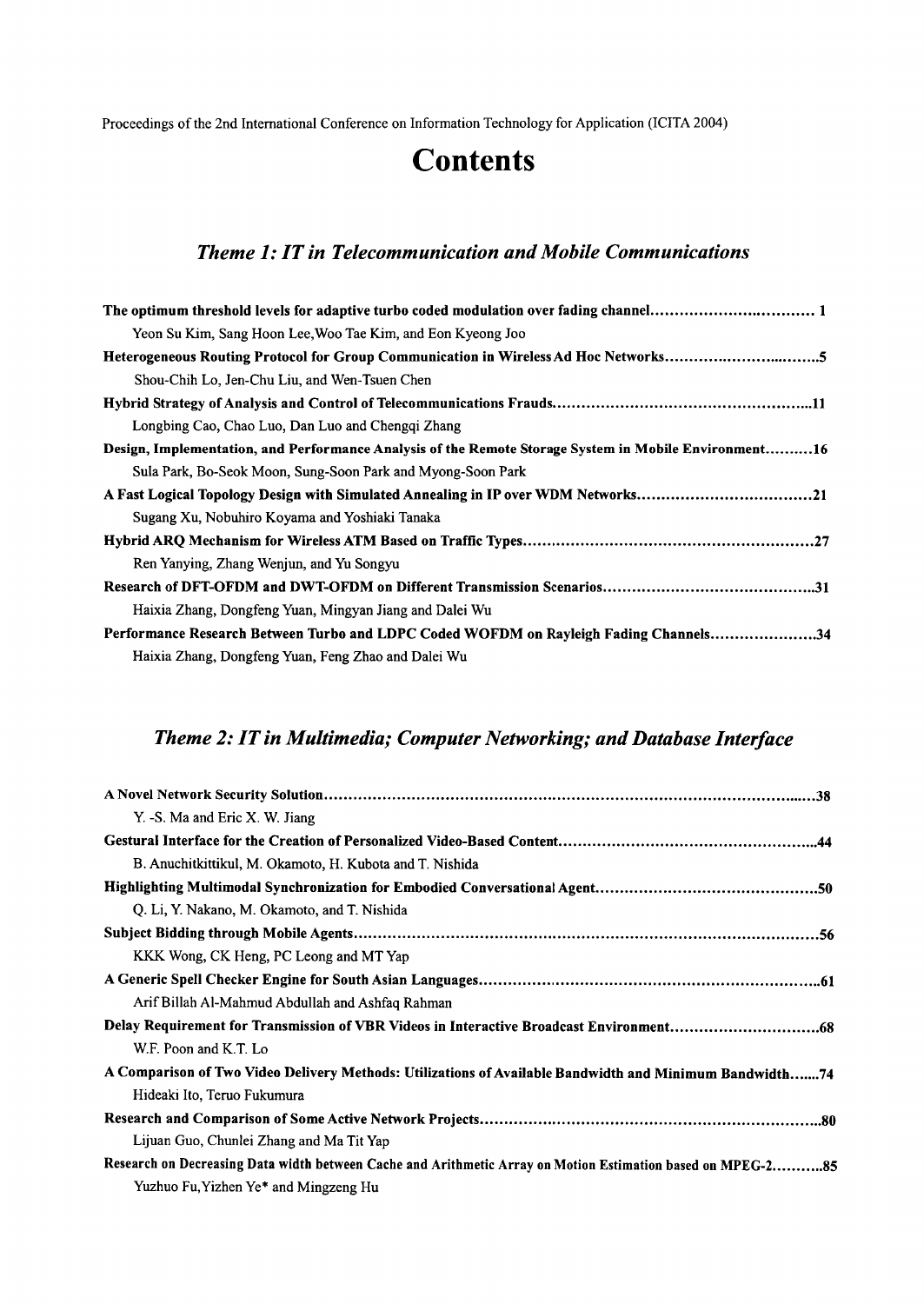| Proceedings of the 2nd International Conference on Information Technology for Application (ICITA 2004)              |  |
|---------------------------------------------------------------------------------------------------------------------|--|
|                                                                                                                     |  |
| Ling Li and Carmen So-Ling Ng                                                                                       |  |
|                                                                                                                     |  |
| Jianhui Zhao, Ling Li, and Kwoh Chee Keong                                                                          |  |
|                                                                                                                     |  |
| Xiaohui Zhao, Yongcheng Lei and Yusheng Ji                                                                          |  |
| Real-time Streaming Business Architecture Utilizing Existing ISP Networks and its Application to Music Concert 106  |  |
| Miki Shindo and Masayuki Ida                                                                                        |  |
|                                                                                                                     |  |
| Juichi Takahashi                                                                                                    |  |
|                                                                                                                     |  |
| Wangyang Lai, Chin-Tau Lea and and Hoi-Chi Huang                                                                    |  |
| An Audio Signal Segmentation and Classification Using Fuzzy c-means Clustering124                                   |  |
| Naoki Nitanda, Miki Haseyama and Hideo Kitajima                                                                     |  |
|                                                                                                                     |  |
| Melvyn Suan N. M.                                                                                                   |  |
|                                                                                                                     |  |
| A. Ishtiaq, Y. Okabe and M. Kanazawa                                                                                |  |
| The Structured-least-square Method of Cross-high-order Cumulant Based on the Cross-high-order Cumulant of State     |  |
|                                                                                                                     |  |
| Xiao-tao Kang, Yao-wu Shi and Xin-bo Li                                                                             |  |
|                                                                                                                     |  |
| Wei Zhang, Jun Zhang, Dan Ma, Benli Wang and Yuntao Chen                                                            |  |
|                                                                                                                     |  |
| Chen Jianyun, Li Yunhao, Lao Songyang and Wu Lingda                                                                 |  |
|                                                                                                                     |  |
| Yujin Cao, Qingyuan Zhao and Jianming Wen                                                                           |  |
|                                                                                                                     |  |
| Hongwei Ma, Jingguo Ge and Hualin Qian                                                                              |  |
|                                                                                                                     |  |
| Ke Meng and Jianying Chen                                                                                           |  |
|                                                                                                                     |  |
| Ke Meng, Jianying Chen and Zhitang Liu                                                                              |  |
| Implementation of LED Vector Image Processing by Utilizing a Narrow Memory Space in an Embedded System 167          |  |
| Shi Guangfan, Zhang Ning, Zhang Bo and Yan Guangming                                                                |  |
| Using Enterprise JavaBeans to Provide Distributed, Concurrent Access to a Centralized Database170                   |  |
| Mark Chambers, Mark Sindel, James Thompson and David Tien                                                           |  |
| A Hierarchical Coarse Classification of Handwritten Chinese Characters by Distance Threshold176                     |  |
| Fu Jiacai, Sun Guangling, Shi Guangfan                                                                              |  |
|                                                                                                                     |  |
| Jiaqi Wang and Chengqi Zhang                                                                                        |  |
| The Bivariable Fractal Interpolation Algorithm of Simulating the Mountains in the Distributed Navigation Simulation |  |
|                                                                                                                     |  |
| Dan Liu, Xiangjian He, and Yicheng Jin                                                                              |  |
|                                                                                                                     |  |
| Ann Johansson                                                                                                       |  |
|                                                                                                                     |  |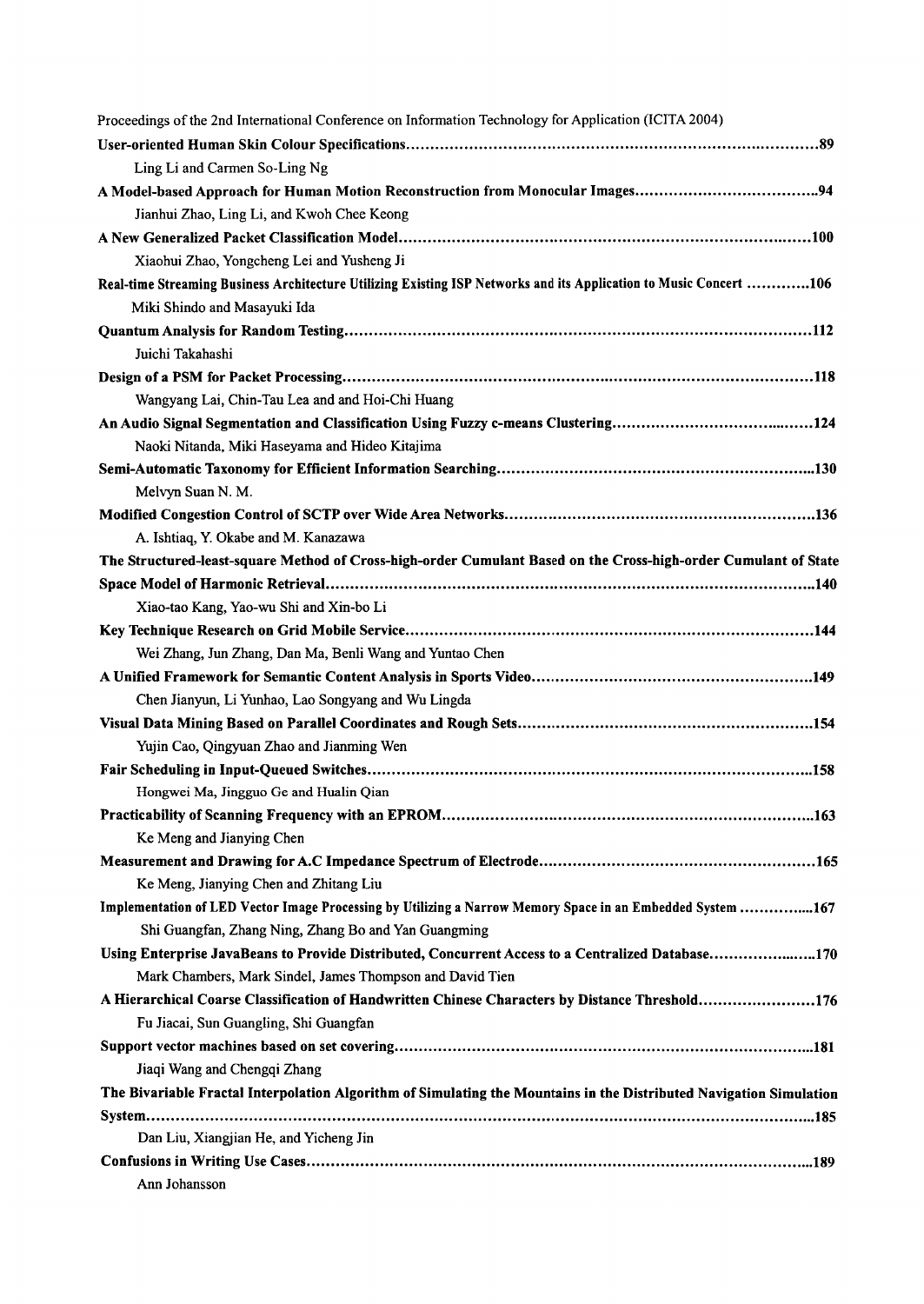| Proceedings of the 2nd International Conference on Information Technology for Application (ICITA 2004) |
|--------------------------------------------------------------------------------------------------------|
|                                                                                                        |
| Po-Chang (P.C.) Ko, and Ping-Chen (P.C.) Lin                                                           |

## *Theme* 3: *IT in Image Compression.*

| An Effective Implementation of Vector Quantization Encoder on Commodity Graphics Hardware199      |
|---------------------------------------------------------------------------------------------------|
| Hiroyuki Takizawa and Hiroaki Kobayashi                                                           |
|                                                                                                   |
| Shintaro Momose, Kentaro Sano, and Tadao Nakamura                                                 |
|                                                                                                   |
| Meiging Wang                                                                                      |
| Preliminary Image Compression Research Using Uniform Image Partitioning on Spiral Architecture216 |
| Qiang Wu, Xiangjian He and Tom Hintz                                                              |
|                                                                                                   |
| Jun Zhou, Oimei Hu and Xiangjian He                                                               |
|                                                                                                   |
| Xiangjian He, Huaging Wang, Tom Hintz, and Qiang Wu                                               |
|                                                                                                   |
| Wenjing Jia, Xiangjian He and Oiang Lin                                                           |

## *Theme* 4: *Web Content Generation, Usage and Management.*

| A Testing Framework for Web Applications based on the MVC Model with Behavioral Descriptions238 |  |
|-------------------------------------------------------------------------------------------------|--|
| S. Yuen, K. Kato, D. Kato, S. Yamamoto and K. Agusa                                             |  |
|                                                                                                 |  |
| Alexander I. Kovács and Haruki Ueno                                                             |  |

# *Theme* 5:*IT in Engineering: AI, Signal/Image Processing; Power* & *Power Electronics;*

### *Sensors.*

| Dasong Zhu, Koichi Tanno and Okihiko Ishizuka                                              |  |
|--------------------------------------------------------------------------------------------|--|
|                                                                                            |  |
| Pattara Kiatisevi, Non Member, Vuthichai Ampornaramveth and Haruki Ueno                    |  |
|                                                                                            |  |
| Ahmed Muthana M. Nadhim, Abdul-Karim A-R. Kadhim and Zongkai Yang                          |  |
| A Platform to Integrate Well-Log Information Applications on Heterogeneous Environments265 |  |
| Chunsheng Li, Dan Cheng, and Chenggi Zhang                                                 |  |
|                                                                                            |  |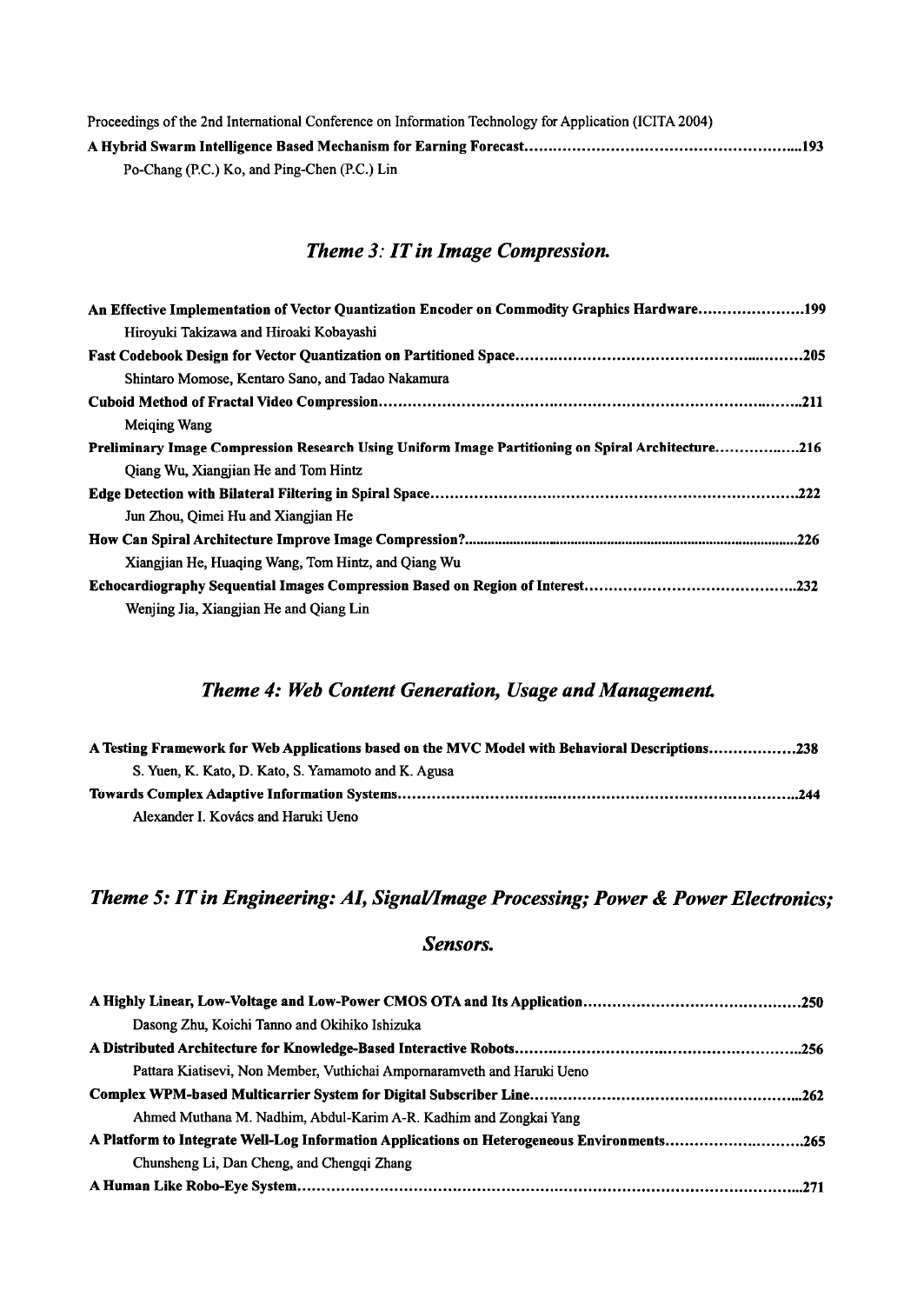| Proceedings of the 2nd International Conference on Information Technology for Application (ICITA 2004)<br>Xiaolin Zhang, Hidetoshi Wakamatsu, Makoto Sato |     |
|-----------------------------------------------------------------------------------------------------------------------------------------------------------|-----|
| A Statistical Correction-Rejection Strategy for OCR Outputs in Persian Personal Information Forms277                                                      |     |
|                                                                                                                                                           |     |
| R. Mehran, A. Shali, and F. Razzazi                                                                                                                       |     |
|                                                                                                                                                           |     |
| Chia-Chun Tsai, Sheng-Bin Dai, Wen-Ta Lee, and Trong-Yen Lee                                                                                              |     |
|                                                                                                                                                           |     |
| Kyong Woo Nam, Kyong Lok Yoon, Jun Sung Bark and Woo S. Yang                                                                                              |     |
|                                                                                                                                                           |     |
| S. J. Lim and J. Lyou                                                                                                                                     |     |
|                                                                                                                                                           |     |
| Abdessadek Aaroud, Salah Eddine Labhalla, Bouchaîb Bounabat                                                                                               |     |
| Implementation of vertical-rectification and CNN models for an analogic matching algorithm from a stream of                                               |     |
|                                                                                                                                                           |     |
| Salah Derrouich, Kenji Murao, Kiichiro Izumida and Kazuhisa Shiiya                                                                                        |     |
|                                                                                                                                                           |     |
| Ronny Tjahyadi, Wanquan Liu and Svetha Venkatesh                                                                                                          |     |
|                                                                                                                                                           |     |
| Jiafang Wang and Yizheng Yi                                                                                                                               |     |
|                                                                                                                                                           |     |
| Hongya Tuo, Lin Zhang and Yuncai Liu                                                                                                                      |     |
| The Detection of the Linear Frequency-modulated Signal by Fractional Fourier Transform322                                                                 |     |
| Wei Yu(1, 2), Huang Chang(1), Sun Debao(1) and Luo Yunfei(3)                                                                                              |     |
|                                                                                                                                                           |     |
| Gao Dongfa, Li Shaofa, Zhang Yanqing and Yin Jianfei                                                                                                      |     |
|                                                                                                                                                           |     |
| Jia Ru Lin, Rui Qin Zhang and Wei Ling Wu                                                                                                                 |     |
| A Cyclic Group Based Prime Number DFT Method for the Calculation of the Cepstrum335                                                                       |     |
| David Tien                                                                                                                                                |     |
| A New Parallel Search Algorithm for Non-Linear Function Optimization                                                                                      | 338 |
| Hai Yan Lu and Guoli Zhang                                                                                                                                |     |
|                                                                                                                                                           |     |
| Yu Jiang, Binxing Fang, Ming Zeng Hu, and Xiaofeng Pei                                                                                                    |     |
|                                                                                                                                                           |     |
| Cong Yue and Mitsuji Matsumoto                                                                                                                            |     |
|                                                                                                                                                           |     |
| Zhenbo Bi and Shigeyoshi Watanabe                                                                                                                         |     |
|                                                                                                                                                           |     |
| Clecio Donizete Lima, Kentaro Sano, Progyna Khondkar and Tadao Nakamura                                                                                   |     |
| An On-Demand Routing Protocol with RSVP Extension Support for MPEG4-based Video Services in Mobile                                                        |     |
|                                                                                                                                                           |     |
| Po-Chang (P.C.) Ko, and Ping-Chen (P.C.) Lin                                                                                                              |     |
|                                                                                                                                                           |     |
| Gabriel Pablo Nava and Hidehiko Tanaka                                                                                                                    |     |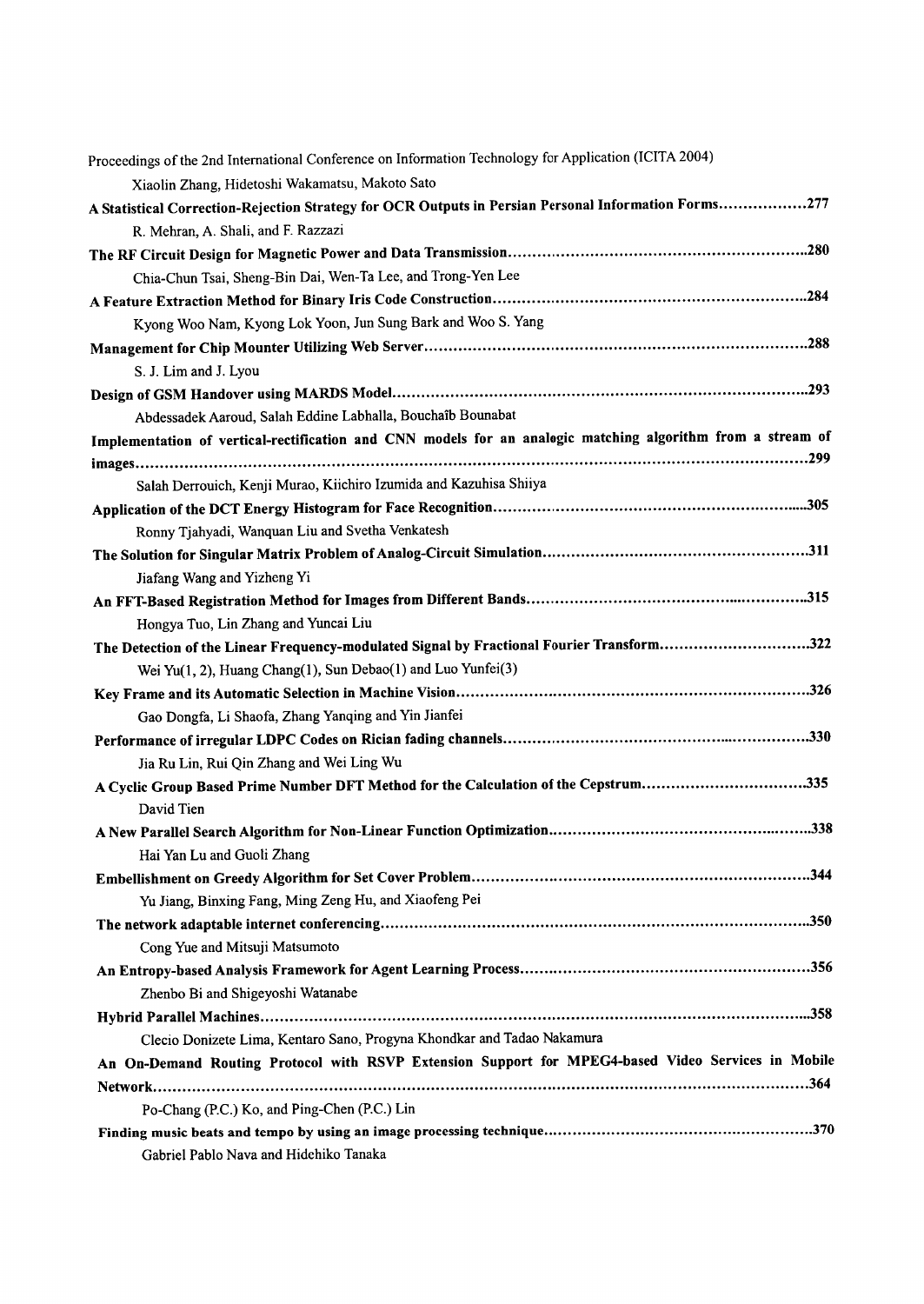Proceedings of the 2nd International Conference on Information Technology for Application (lCITA 2004)

### *Theme* 6: *IT in Education and Open Learning.*

| Jie Lu                                                                                                    |
|-----------------------------------------------------------------------------------------------------------|
|                                                                                                           |
| Takashi Yamanoue, Toshiro Minami, Ian Ruxton, and Wataru Sakurai                                          |
|                                                                                                           |
| Qiang Lin                                                                                                 |
|                                                                                                           |
| Vuthichai Ampornaramveth, Cholwich Nattee, Worawut Sae-Kok, Tomo'o Inoue and Haruki Ueno                  |
|                                                                                                           |
| Zhong Tang, Kay Fenton, Alison Young and Donald Koh                                                       |
| Achieving Positive Learning Outcomes through Problem-based Learning, Web-based Support and Action Project |
|                                                                                                           |
| Willie Yip                                                                                                |
| Student-Centered, Technology-Rich Learning Tool to Teaching and Learning the Internal Computer Operation  |
|                                                                                                           |
| Kei-Chun Li and Kang Zhang                                                                                |
| The Comparative Study of Two Types of Information Technology Applied in the Development of E-Learning     |
|                                                                                                           |
| Robert Yu-Liang Ting                                                                                      |
|                                                                                                           |
| Yun Tao. Chen, Bing. Li, Wu. Chen, Wei. Zhang                                                             |
|                                                                                                           |
| Jiahai Yang and Jianping Wu                                                                               |
|                                                                                                           |
| Shi Guangfan, Wang Peidong, Li Jinbao, Wang Kaizhu                                                        |
| Intervarsity Distance Education with Self-Study Material Implementation on Academic Writing in Maths &    |
|                                                                                                           |
| Masahisa Mabo Suzuki, Yuko Kasahara, Shigeyoshi Watanabe, Ying-Xhe Wang and Shu Zhang                     |

## *Theme* 7:*IT in Health, Medical Care and Biomedical Engineering.*

| Takashi Senda and Azuma Ohuchi                 |  |
|------------------------------------------------|--|
|                                                |  |
| Mami Furukubo, Azuma Ohuchi and Nobuo Morimoto |  |

## *Theme* 8: *Security and Hacking.*